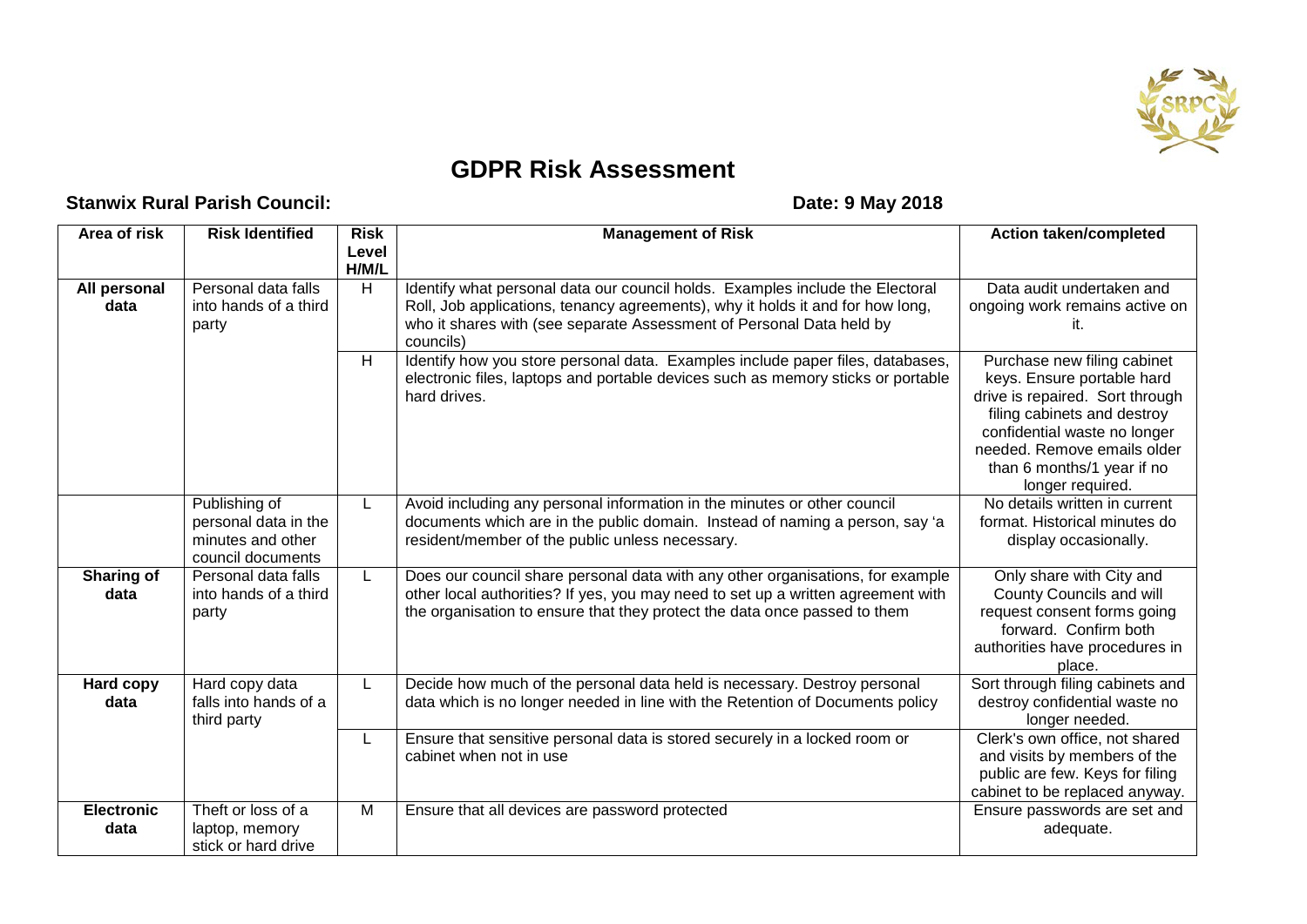

|                                 | containing personal<br>data                              |                |                                                                                                                                                                                                       |                                                                                                                  |
|---------------------------------|----------------------------------------------------------|----------------|-------------------------------------------------------------------------------------------------------------------------------------------------------------------------------------------------------|------------------------------------------------------------------------------------------------------------------|
|                                 |                                                          | $\overline{M}$ | Make all councillors aware of the risk of theft or loss of devices and the need to<br>take sensible measures to protect them from loss or theft                                                       | Obtain signed confirmation of<br>"checklist" from all members                                                    |
|                                 |                                                          |                | Carry out regular back-ups of council data                                                                                                                                                            | Data backed up on google<br>cloud. Repair external portable<br>hard drive for weekly backups<br>as a precaution. |
|                                 |                                                          | L              | Ensure safe disposal of IT equipment and printers at the end of their life                                                                                                                            | Clerk to ensure safe disposal<br>after cleaning system.                                                          |
|                                 |                                                          | L              | Ensure all new IT equipment has all security measures installed before use                                                                                                                            | Use reputable supplier                                                                                           |
| <b>Email security</b>           | Unauthorised<br>access to council<br>emails              | L              | Ensure that email accounts are password protected and that the passwords are<br>not shared or displayed publically                                                                                    | Safe passwords currently used<br>and only known by Clerk (with<br>signed copy at Chairman's<br>residence)        |
|                                 |                                                          | M              | Set up separate parish council email addresses for employees and councillors<br>(recommended)                                                                                                         | Obtain signed confirmation of<br>"checklist" from all members<br>recommending this action                        |
|                                 |                                                          | L              | Use blind copy (bcc) to send group emails to people outside the council                                                                                                                               | To implement                                                                                                     |
|                                 |                                                          | M              | Use encryption for emails that contain personal information                                                                                                                                           | To investigate                                                                                                   |
|                                 |                                                          | L              | Use cut and paste into a new email to remove the IP address from the header                                                                                                                           | To implement                                                                                                     |
|                                 |                                                          | L              | Do not forward on emails from members of the public. If necessary copy and<br>paste information into a new email with personal information removed.                                                   | To implement                                                                                                     |
|                                 |                                                          | H              | Delete emails from members of public when query has been dealt with and<br>there is no need to keep it                                                                                                | Time constraints limit. Also,<br>when does the need pass?                                                        |
| General<br>internet<br>security | Unauthorised<br>access to council<br>computers and files | M              | Ensure that all computers (including councillors) are password protected and<br>that the passwords are not shared or displayed publically                                                             | Obtain signed confirmation of<br>"checklist" from all members<br>recommending this action                        |
|                                 |                                                          | H              | Ensure that all computers (including councillors) have up-to-date anti-virus<br>software, firewalls and file encryption is installed.                                                                 | Obtain signed confirmation of<br>"checklist" from all members                                                    |
|                                 |                                                          | M              | Ensure that the operating system on all computers is up-to-date and that<br>updates are installed regularly                                                                                           |                                                                                                                  |
|                                 |                                                          | H              | Password protect personal and sensitive information folders and databases.<br>Ensure that shared drives do not provide unauthorised access to HR and other<br>records containing personal information | To implement                                                                                                     |
| Website<br>security             | Personal<br>information or                               | L              | Ensure that you have the written consent of the individual including parental<br>consent if the subject is 17 or under)                                                                               | Rarely an issue                                                                                                  |